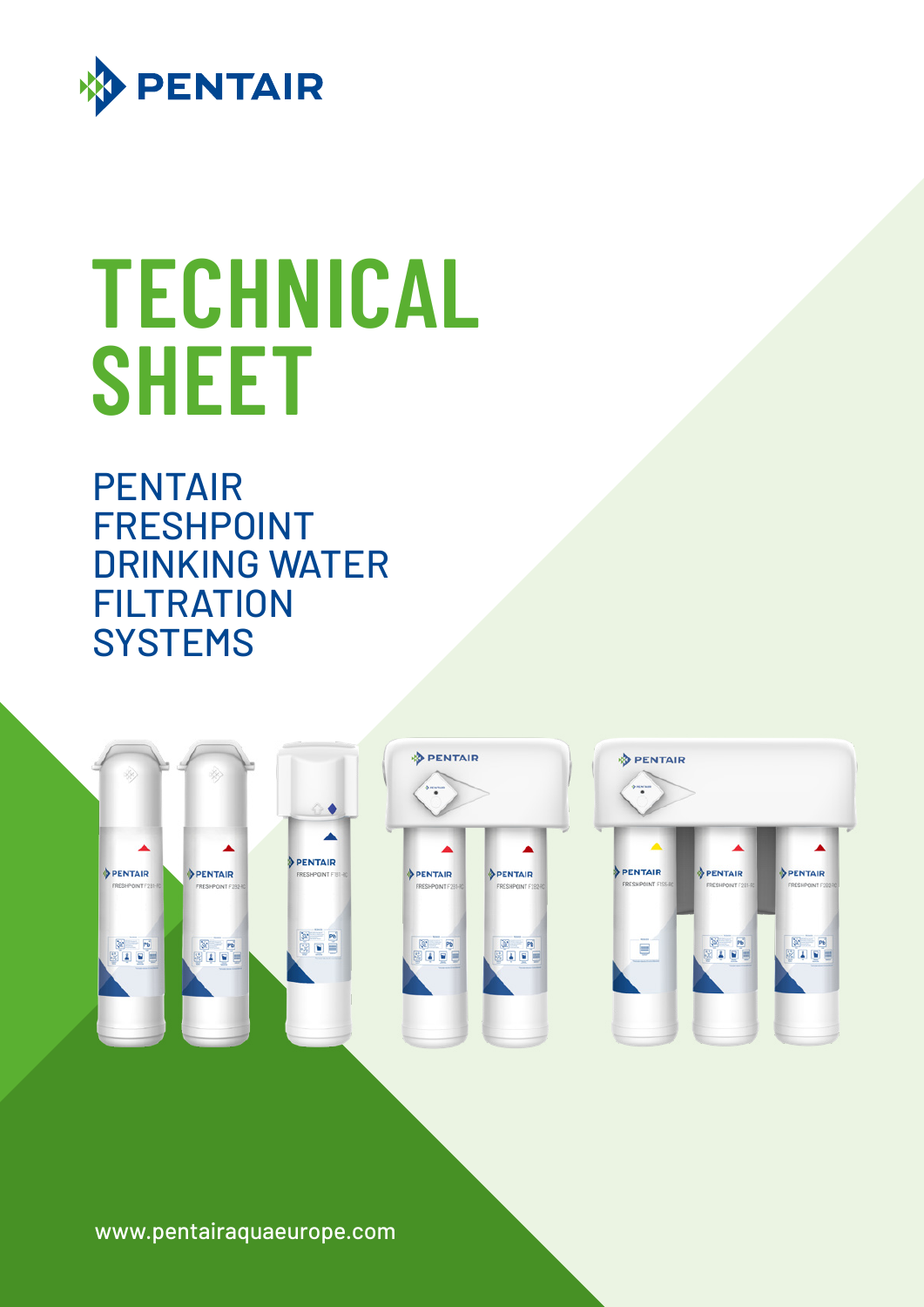## **BENTAIR**

## **TECHNICAL SHEET WEBSITER**

### **PENTAIR FRESHPOINT**

#### TECHNICAL CHARACTERISTICS

• Temperature range :  $4,4-37,8^{\circ}$ C

• Pressure range : 2,75 - 6,89 bar

317H x 285L x 133D

- Service flow rate at 4,1 bar : - Model F1000-DFB: 2,83 Lpm<br>- Other models: 2,27 Lpm - Other models :
- Rated service life :
	- F1000 : 2839 L<br>- Other ranges : 2555 L
		- Other ranges :
- Dimensions (mm) :
	- F1000 : 311H x 90L x 122D<br>- F2000 : 317H x 203L x 133I - F2000 : 317H x 203L x 133D
	-
- Weight :
	- F1000-DFB : 0,72 kg<br>- F1000-B1B : 0,81 kg - F1000-B1B : 0,81<br>- Other models : 2 kg  $-$  Other models :





 $\sim$ 

**[WEBSITE](http://www.pentairaquaeurope.com/)**



F1000-B1B

F3000-B2M



PENTAIR PENTAIR **ABL A** 

F2000-B2M

F2B2-RC

#### FRESHPOINT DESCRIPTION

| I RANGE | <b>MODEL</b> | <b>DESCRIPTION</b>                  | <b>FILTRATION TECHNOLOGY USED</b>            | <b>PROBLEM SOLVED</b>                                              |  |
|---------|--------------|-------------------------------------|----------------------------------------------|--------------------------------------------------------------------|--|
| F1000   | F1000-DFB    | 1 stage filter basic                | Diamond flow (cartridge FDF1-RC)             | $CTO*$                                                             |  |
|         | F1000-B1B    | I stage filter plus                 | Carbon block (cartridge F1B1-RC)             | CTO*, chemycals, cysts                                             |  |
| F2000   | F2000-B2B    | 2 stage filter                      |                                              | CTO*, chemicals including VOC**,<br>cysts                          |  |
|         |              | F2000-B2M 2 stage filter with timer | Carbon blocks (cartridge F2B1-RC & F2B2-RC)  |                                                                    |  |
| F3000   | F3000-B2B    | 3 stage filter                      | Meltblown (cartridge F1S5-RC), carbon blocks | High level of sediments, CTO*,<br>chemicals including VOC**, cysts |  |
|         |              | F3000-B2M 3 stage filter with timer | (cartridges F2B1-RC & F2B2-RC)               |                                                                    |  |

**\*CTO** = Chlorine Taste and Odor

**\*\*VOC** = Volatile Organic Compounds = solvents, industrial cleansers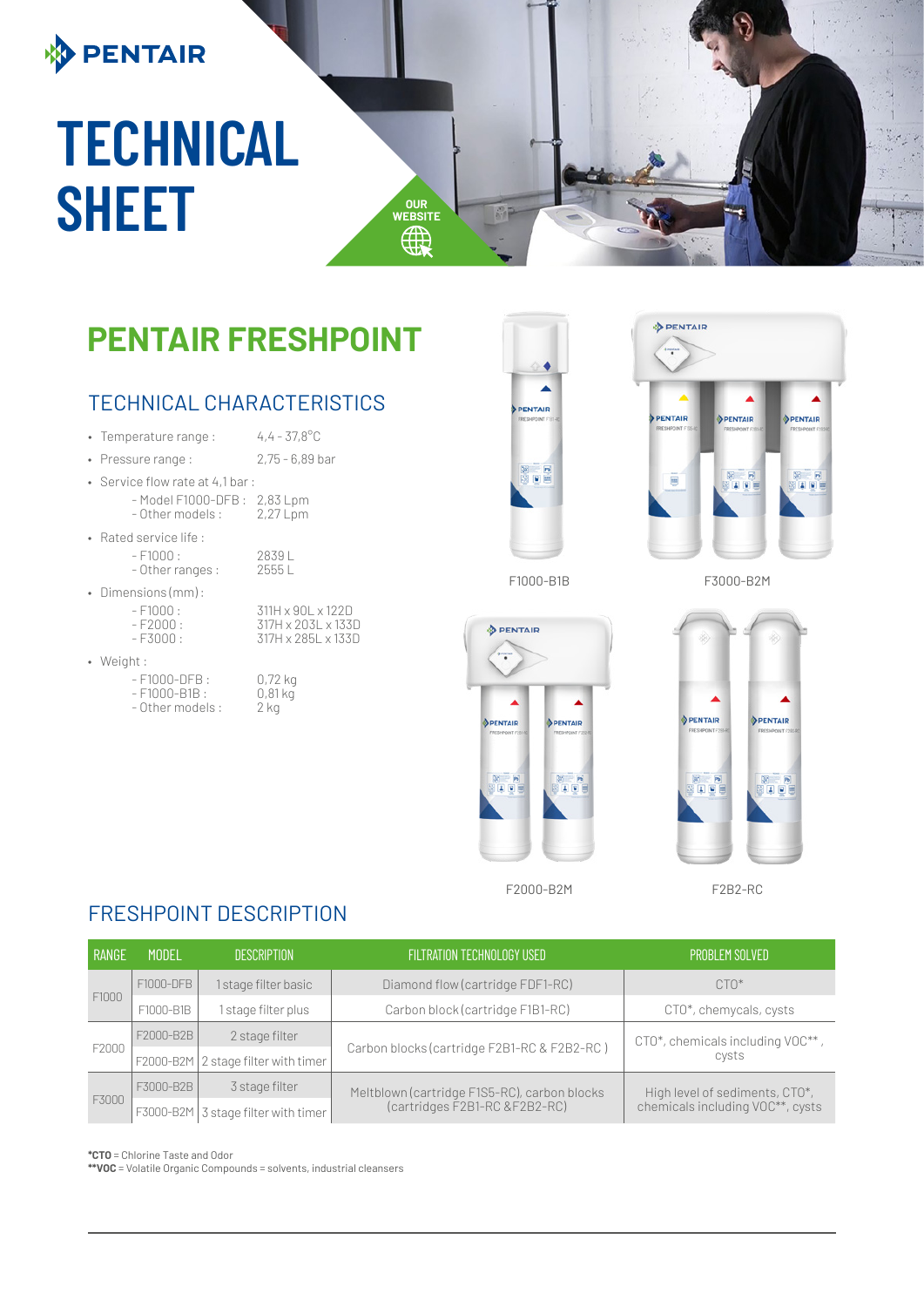

#### PERFORMANCE CHARACTERISTICS MODEL F1000-DFB

| <b>Substance</b>      | Influent challenge<br>concentration | <b>Reduction</b><br>requirements | Average<br>reduction |
|-----------------------|-------------------------------------|----------------------------------|----------------------|
| Standard 42           |                                     |                                  |                      |
| Chlorine taste & odor | $2,0 \text{ mg/L}$<br>$\pm 10 \%$   | >50%                             | 88,8%                |

**NOTE:** Flow rate = 2,8 Lpm; capacity = 2'839 L or 12 months

Testing was performed under standard laboratory conditions, actual performance may vary.

**NOTE:** This system has been tested according to NSF/ANSI 42 for reduction of the substances listed above. The concentration of the indicated substances in water entering the system was reduced to a concentration less than or equal to the permissible limit for water exiting the system, as specified in NSF/ANSI 42.



The model F1000-DFB is tested and certified by NSF International against NSF/ANSI Standard 42 for the reduction of substances specified on the performance data sheet.

#### PERFORMANCE CHARACTERISTICS OTHER MODELS

| <b>Substance</b>                                           | Influent challenge<br>concentration | Max. permissible<br>product water<br>concentration | Reduction<br>requirements | <b>Minimum</b><br>reduction | Average<br>reduction |
|------------------------------------------------------------|-------------------------------------|----------------------------------------------------|---------------------------|-----------------------------|----------------------|
| Standard 42                                                |                                     |                                                    |                           |                             |                      |
| Chlorine taste & odore                                     | $2,0$ mg/L<br>$+10%$                | N/A                                                | $\geq 50 \%$              | N/A                         | 95,9%                |
| Particulates $(0.5 - < 1 \,\mu m)$<br>$class1^*$           | At least 10 000<br>particulates/mL  | N/A                                                | $> 85 \%$                 | N/A                         | 97,9%                |
| Standard 53                                                |                                     |                                                    |                           |                             |                      |
| Cysts**                                                    | Minimum 50'000/L                    | N/A                                                | 99,95 %                   | 99,97%                      | 99,99 %              |
| Atrazine                                                   | $0,009$ mg/L $\pm$ 10 %             | $0,003$ mg/L                                       | N/A                       | 90,5%                       | 93,7%                |
| Leaf(pH 6, 5)                                              | $0,15 \text{ mg/L} \pm 10 \%$       | $0,010$ mg/L                                       | N/A                       | 99,3%                       | 99,9%                |
| Leaf(pH 8, 5)                                              | $0,15 \text{ mg/L} \pm 10 \%$       | $0,010$ mg/L                                       | N/A                       | 99,3%                       | 99,6%                |
| Lindane                                                    | $0,002$ mg/L $\pm$ 10 %             | $0,0002$ mg/L                                      | N/A                       | 94,8%                       | 97,4%                |
| For F2000/F3000:<br>chloroform<br>(VOC surrogate chemical) | $0,300$ mg/L $\pm$ 10 %             | N/A                                                | N/A                       | 96,5%                       | 98.8%                |

#### **NOTE :**

Model : F1000-B1B: flow rate = 2,2 Lpm; capacity = 2'839 L or 12 months

Model : F2000-B2B/F2000-B2M: flow rate = 2,2 Lpm; capacity = 2'555 L or 12 months

Model : F3000-B2B/F3000-B2M: flow rate = 2,2 Lpm; capacity = 2'555 L or 12 months

Testing was performed under standard laboratory conditions, actual performance may vary.

\* Reduces particles as small as 0,5-1 micron in size by mechanical means

\*\* NSF/ANSI Standard 53 certified to reduce cysts such as Cryptosporidium and Giardia by mechanical means.

**NOTE :** systems have been tested according to NSF/ANSI 42 and 53 for reduction of the substances listed above. The concentration of the indicated substances in water entering systems was reduced to a concentration less than or equal to the permissible limit for water exiting systems, as specified in NSF/ ANSI 42 and 53.



The model F1000-DFB is tested and certified by NSF International against NSF/ANSI Standard 42 and 53 for the reduction of substances specified on the performance data sheet.